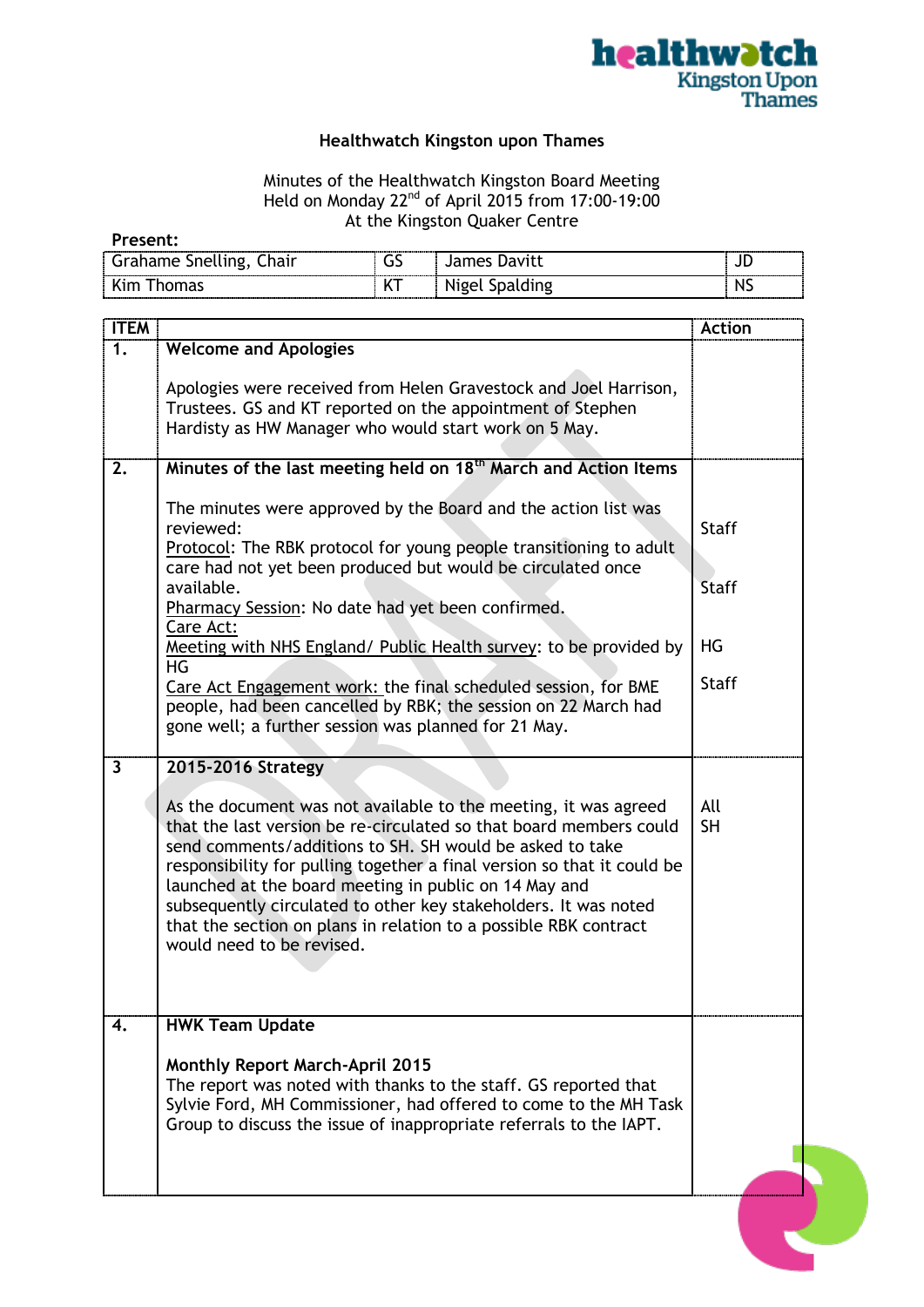

|    | <b>Authorised Representatives</b>                                       |              |
|----|-------------------------------------------------------------------------|--------------|
|    | It was agreed that:                                                     |              |
|    | the list be split into two: one for authorised reps on outside<br>i.    |              |
|    | bodies and one for enter & view                                         |              |
|    | the bodies attended by GS as Chair be added to the list<br>ii.          |              |
|    | iii.<br>that the wording for other Board members be changed to          |              |
|    | reflect the fact that they could deputise for the Chair if<br>requested | <b>SH</b>    |
|    | SH be asked to meet with the authorised reps on outside<br>iv.          |              |
|    | bodies to ensure there were clear lines of communications               |              |
|    | and report-backs to the board and/or task groups                        |              |
|    | the two lists be included on the agenda for the board<br>٧.             |              |
|    | meeting in public on 14 May with the office information (eg             |              |
|    | dates of DBS checks) on enter and view removed for this                 |              |
|    | public meeting                                                          | NS/All/Staff |
|    | NS would prepare the lists and circulate them to board<br>vi.           |              |
|    | members for checking before inclusion by the staff on the               |              |
|    | next board agenda                                                       |              |
|    |                                                                         |              |
| 6. | <b>Chair's Report (verbal)</b>                                          |              |
|    | GS reported on the Joint Strategic Engagement Workshop to be            |              |
|    | held on 21 May. GS and SH would be attending on behalf of HWK           |              |
|    | and GS invited any other board members interested in attending to       |              |
|    | let him know. GS had participated in the planning meeting. The          |              |
|    | main focus of the event appeared to be securing alignment of the        |              |
|    | work done by RBK (led by the Active and Supporting Communities          |              |
|    | Team) and the CCG. HWK needed to have a watching brief                  |              |
|    | ensuring it was understood that HWK stood independently outside         |              |
|    | the system whilst wishing to work in partnership with the key           |              |
|    | stakeholders.                                                           |              |
| 7. | <b>Task Group Updates</b>                                               |              |
|    |                                                                         |              |
|    | The following points were noted:                                        |              |
|    | Community Care Services: this Group was focusing on a survey of         |              |
|    | care agency users. Eleanor Levy had offered to be the Chair.            |              |
|    | Hospital Services - a successful Enter & View visit had been            |              |
|    | undertaken with the report being circulated to board members; a         |              |
|    | response from the hospital was awaited.                                 |              |
|    | Mental Health: there were no notes yet for the meeting held on 11       |              |
|    | April.                                                                  |              |
|    | It was agreed that the board needed to clarify the status of the        |              |
|    | Learning Disability Task Group including if and when notes of these     |              |
|    | meetings would be available.                                            |              |
|    |                                                                         |              |
|    | The board also discussed the current reporting arrangements for         |              |
|    | the task groups and the volume papers being provided to board           |              |
|    | meetings. It was noted that the work of the task groups was also        |              |
|    | being summarised in the monthly staff reports and suggested that        |              |
|    | the board did not also need full notes of every task groups             |              |
|    | meeting. This would be considered further by GS and SH.                 | GS/SH        |